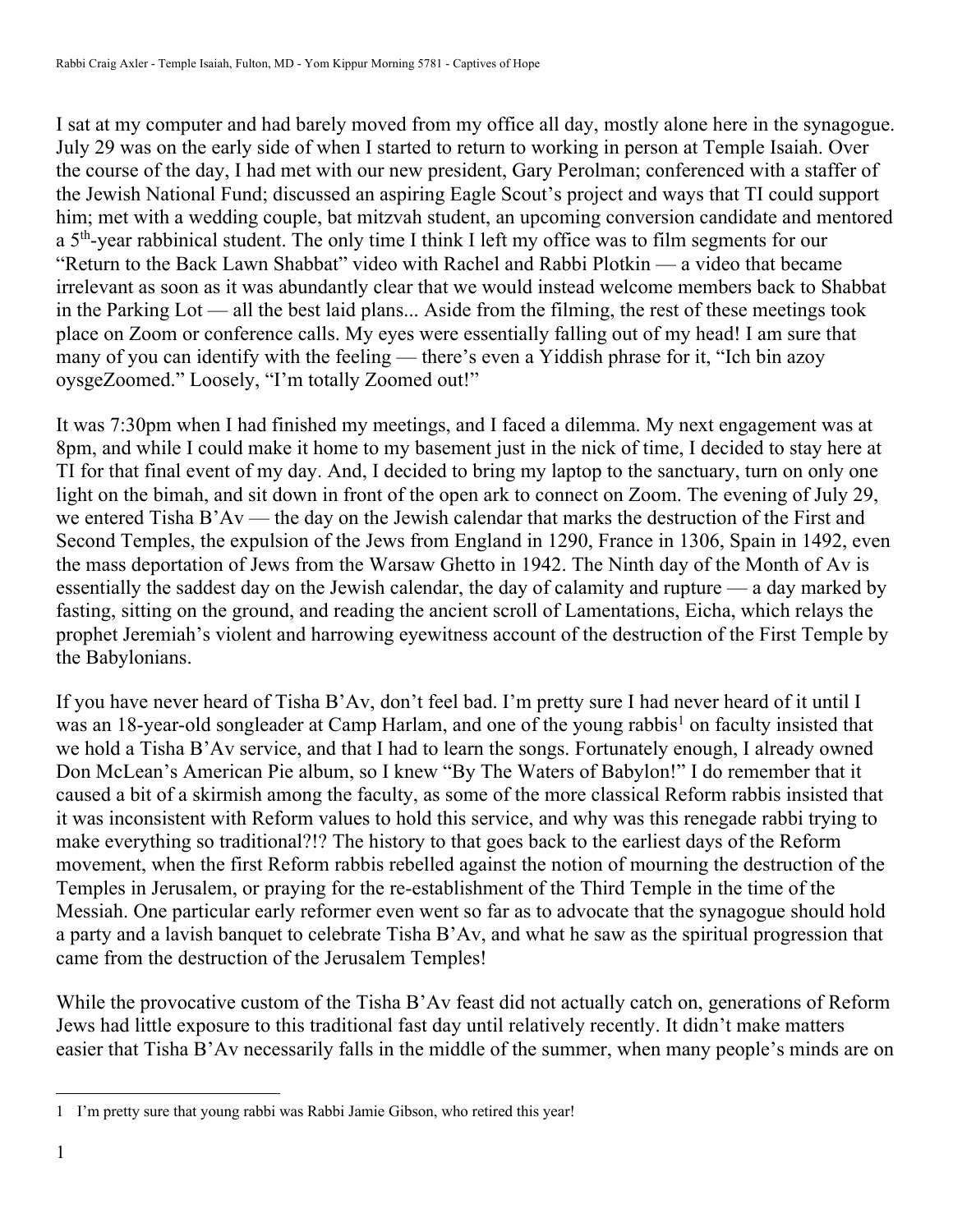the beach, vacations and summer camp, and not on synagogue programming. Well, until this year when those things pretty much didn't exist!

Which is what found me sitting on the floor, right there, and logging into a Zoom Tisha B'Av commemoration as the sun had set over our temple, Temple Isaiah. Through the time I've been here at TI, there has been something to commemorate Tisha B'Av every year. Rachel Petroff Kessler has typically taken the lead, and Rabbi Plotkin or I have participated. More often than not, this date has coincided with my weeks on faculty at Camp Harlam, though I recall that when I've been present, the crowd for Tisha B'Av was generally 5–10 or so members of the congregation. Again, it is not the most widespread of Reform Jewish customs. Which is why I was surprised to log in to the Zoom and find nearly 30 screens present online. Who knew it would take a pandemic to make us so much more traditional?!?

The custom of sitting on the ground is connected to the practice of direct mourners at a shiva, sitting on low stools or even the bare floor by candlelight. The experience for me immediately brought me back to Tisha B'Av three years ago when my family travelled together in Israel and were staying in Jerusalem. Lev and I walked down to the Southern Wall area of the Kotel, gathering for the egalitarian reading of the scroll of Lamentations organized at the only spot in the ancient ruins of the Temple complex that allows for men and women praying together. There, on a clear night under the Jerusalem moon, we sat on the massive building stones that date back to the Second Temple, toppled in their same place, awaiting redemption these past two thousand years.

Maybe it was the experience of leaning up against the Jerusalem stone of our holy ark; maybe it was the feeling of isolation, being all alone inside of a space that I much prefer to share with community; and maybe it was the accumulated emotion of months of quarantine and anxiety, which at that point as now — show no clear sign of coming to an end. The feeling was powerful as we began chanting prayers and studying the texts.

Rachel did a beautiful job, as always, chanting verses of Lamentations in the distinctive cadence of the traditional trope system reserved only for this day. But it was the set-up to the reading that caught me off-guard.

There is a debate in traditional practice for Tisha B'Av. When reading this scroll, which tells a tale of destruction and woe, how does one bless the reading? Normative practice has dictated that there is no blessing to be said over the reading.<sup>2</sup> The exception are communities that read Eicha from a handwritten kosher scroll, as we read Megillat Esther on Purim. And while the content of the blessing is not outlined, it likely is — as appeared in our book for Tisha B'Av — Baruch Atah Adonai, Eloheynu Melech HaOlam, Asher Kid'shanu BeMitzvotav VeTzivanu Al Mikra Megillah — "We praise You, O God, Sovereign of existence, who has hallowed our lives with commandments and commanded us to read this scroll."3 Really not the most evocative of blessings, but it makes the clear case — it's a mitzvah to read these words.

<sup>2</sup> https://ph.yhb.org.il/en/05-10-15/#note2\_05\_10\_19

<sup>3</sup> as translated in The Five Scrolls, CCAR Press, 1984 - p. 262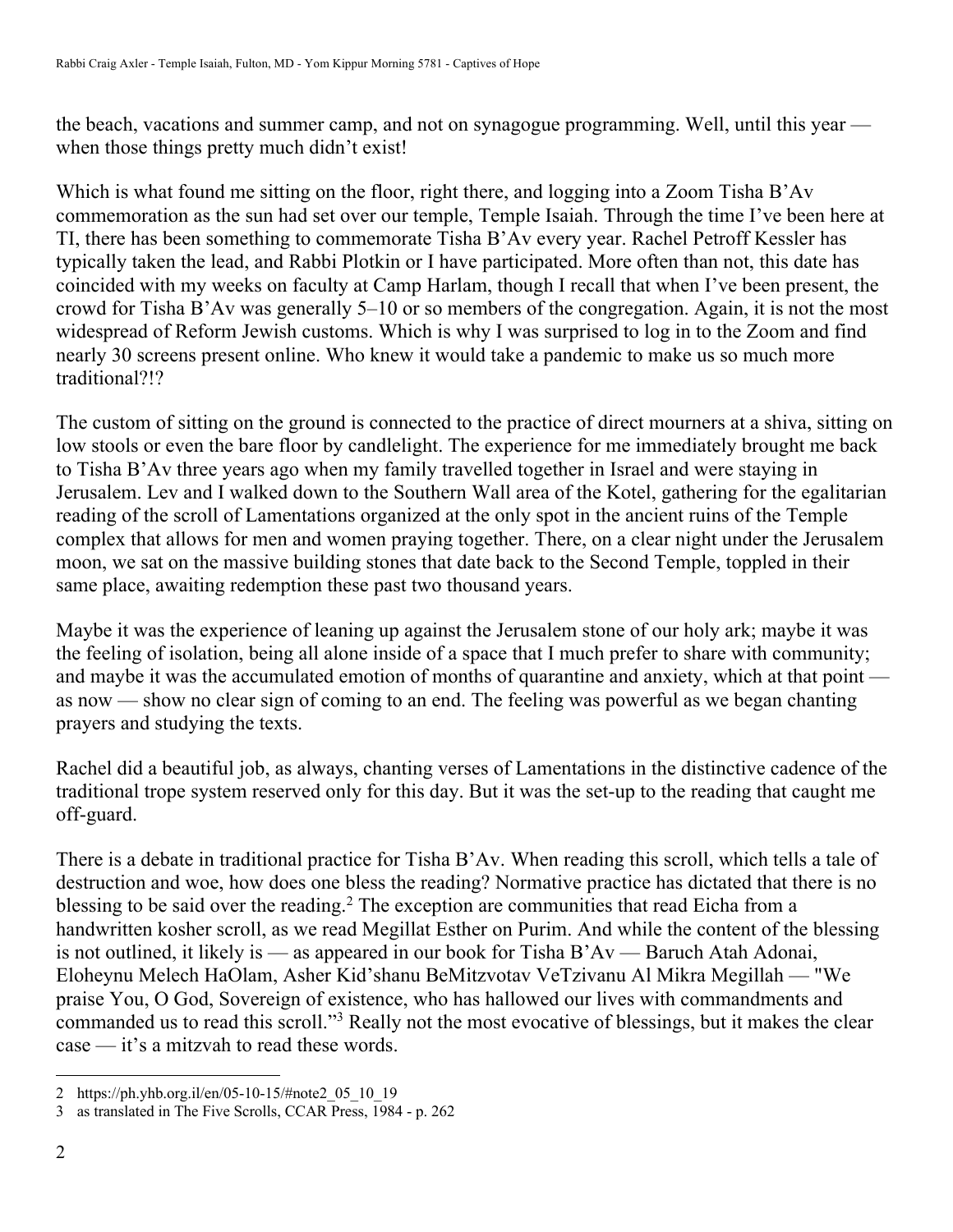However, I was struck this year, as never before, by a blessing that I hadn't recalled hearing or seeing at any prior Tisha B'Av service. The blessing on the materials Rachel had prepared, which we read together before Rachel began the chanting, reads as follows:

Baruch Atah Adonai, Eloheynu Melech HaOlam, Asher Asanu Asirei-Tikvah.

"We praise You, O God, Sovereign of existence, who has made us captives of Hope."4

The words formed in my mouth, but then pulled at my heart. It was all I could do not to burst out in tears. God... You have made us Asirei Tikvah, CAPTIVES OF HOPE.

Here. On the floor. Alone in the sanctuary. On Tisha B'Av, lamenting all of the destruction, the pain of Jewish existence. Feeling the ways in which millennia of suffering — of anti-Semitism, and intolerance, of Jewish in-fighting and sectarian animosity, of the forces within and without that continue to make this day relevant; Feeling the ways in which this particular Tisha B'Av — and by extension this particular Yom Kippur — leave me depleted and depressed, wounded and worried, torn and terrified... A nation in the midst of lockdown, fearful of a lethal enemy that is carried on invisible aerosols; A country torn asunder, reckoning with the opened flood-gates of our original sin of enslaving a people — and the continuing legacy of structural and entrenched racism, acknowledged or not; The polarized state of our nation which posits that "you are either with me, or you are against me — and if you are against me, I can only define that as the embodiment of evil"; The lingering effects of our local struggles swirling around school redistricting — and the friendships, relationships, and bonds of trust torn asunder in what feels now like an ancient memory, but which I know continues to be for many an open wound; A world that continues to isolate and attack in every arena the only consistently democratic nation in the Middle East, our homeland and our pride, The State of Israel; and a State of Israel that continues to be an imperfect, sometimes maddeningly so, version of the vision of the founders, whose belief in the sacredness of equality, the collective human family and the goodness of the Jewish ethical tradition was held with a secular messianic fervor that is hard to imagine in today's cynical world...

Yes, with all of that, God, You have made us *Asirei-Tikvah* CAPTIVES OF HOPE.

The phrase itself comes from the prophet Zecharia<sup>5</sup>, where it is part of a message that is directed at the prophet's fellow Jews returned to Jerusalem from the Babylonian exile; those faithful minority who chose to leave the familiar, even comfortable world of Exile to return to the sacred Land, to rebuild the toppled walls of the First Temple. A message perhaps of encouragement and strength to a people so desperately in need of that vision.

<sup>4</sup> translation ibid.

<sup>5</sup> Zecharia 9:12 - of interest, but perhaps not for this sermon, is the choice of the editors of The Five Megillot to alter slightly the phrase "Asirei HaTikvah" by removing the specificity of Ha (The) - was it a conscious move to say that there is not only ONE hope? Was it to make the phrase more durable and general through the ages? Was it not conscious at all?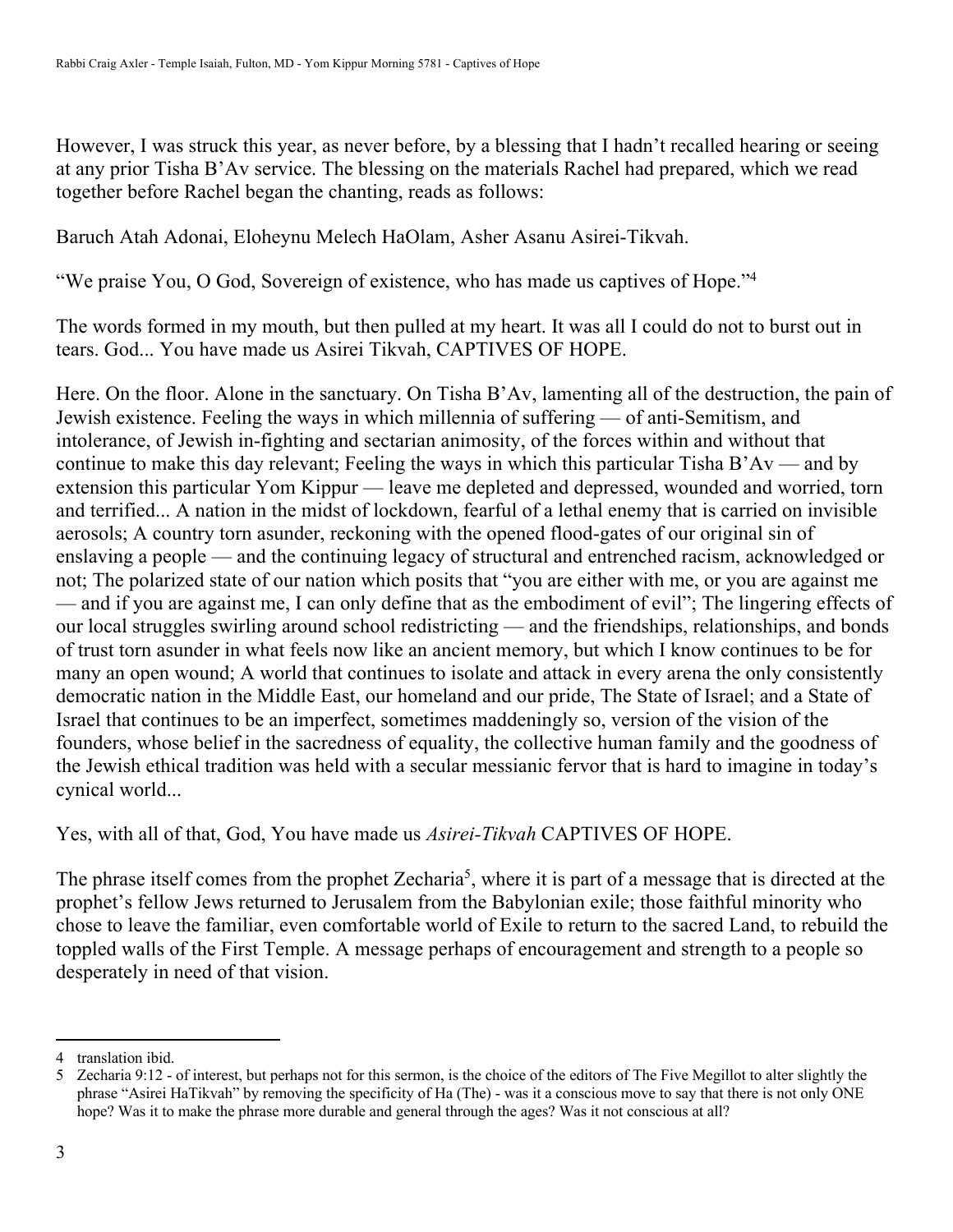Aside from being emotionally enraptured by this phrase found in a blessing for a day focused on destruction and devastation, I also wanted to understand from a scholarly rabbinic point of view where the blessing came from. While blessings are occasionally composed out of whole cloth, they are typically based on some earlier tradition. The only place I could find this blessing was the volume Rachel had copied from, The Five Scrolls, published by our Reform movement in 1984.

As I mentioned, most normative practice is to chant from the scroll of Lamentations without a blessing, or only blessing when reading from a kosher scroll.<sup>6</sup> I investigated, and my study brought me into conversations with trusted mentors similarly fascinated by this blessing<sup>7</sup>, but who had no definitive answers. I reached out to Rabbi Deborah Bronstein, the daughter of the remaining living co-author of the volume, 90-year-old Rabbi Herbert Bronstein. In conversation with her father, she reported back to me that his only message was that while "it doesn't have a direct link to Tisha B'Av, it asserts that we must never give up hope."8

It was not the fantastic story that I was looking for: for example — I imagined that the authors had discovered a manuscript by a Tunisian kabbalist who insisted that the power to unlock the heavens to the deepest of prayers would be enacted by reciting this specific prayer on Tisha B'Av in the year 2020! But it was something even deeper and more powerful: the eternal assertion that what it means to be a Jew is to be inextricably, irrevocably anchored to hope! A message for all times, and very definitely a message for our specific moment.

In the following weeks, I played with these words. I also should say that, initially, I had translated the phrase "Prisoners of Hope," which is how nearly all of the non-Jewish Bible editions translate it. I even argued in a good-natured way with Gary Perolman, who countered that he preferred "Captives of Hope." As with most translations, the very act of rendering the original Biblical Hebrew into another language is what the poet Bialek called "like kissing through a veil" — an act that is strangely relevant in our time of widespread mask-wearing!

Admittedly, though, the way that we translate the phrase matters mightily. If we are "Prisoners of Hope," we might see the image as something quite negative. We have no choice. We are doomed to cling to hope, despite all of the compelling signs to the contrary. We are almost blinded by this sense that we refuse to see the world around us for what it is. A slight variation are the versions of the Bible that translate "prisoners, who still have hope." While our state may be that of prisoner, it might not last forever. There could yet be deliverance from the dry pit we find ourselves in. We are prisoners, and yet we still have hope.

But I will now side with Gary. Living with the phrase rumbling around my heart and brain these last two months, I believe that "Captives of Hope" is the closest reflection of how I heard the phrase as we entered Tisha B'Av, and how I understand the blessing now, here at Yom Kippur. Reading the account of the destruction of Jerusalem, recalling the countless woes and indignities that have faced this people

<sup>6</sup> Vilna Gaon and others

<sup>7</sup> With a special thanks to Rabbi Bernard Mehlman

<sup>8</sup> email communication 9/8/20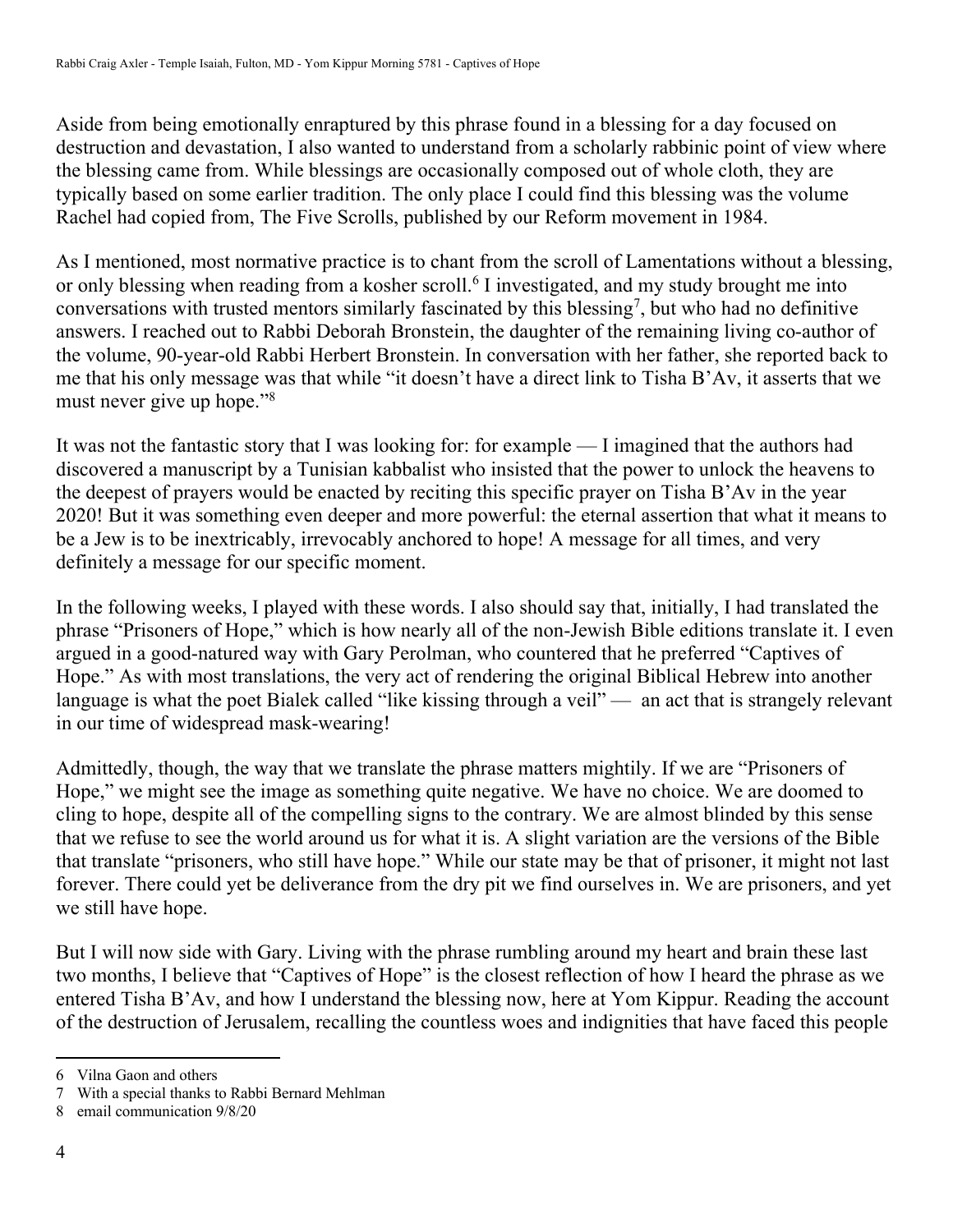over the millennia; here, on this Sabbath of Sabbaths, as we face our souls, our sins, our failures and our frailty — there is still a life-affirming quality to these days when we deprive our bodies of food, drink and pleasure, as we rehearse for our ultimate demise. And in this year, when death has been an unwelcome, but frequent visitor; when fear is sustained and real, anxiety the order of the day; when injustices are laid out in stark contrasts and graphic videos; when our very bodies, souls and beliefs are on the line... How dare we hope right now? How. Dare. We. Hope. Right. Now? ... No, how dare we not???

I know that I am a captive of hope, that I am captivated by the vision of a world that lies around the corner, and that our very purpose in this life is to take a step or two, to help others come along the path, that gets us just a little closer — or even, in extraordinary moments, in years when it seems all is at the point of rupture, perhaps a good deal closer to the world of our hope-filled horizon.

Rabbi Jonathan Sacks writes: "To be a Jew is to be an agent of hope in a world serially threatened by despair. Every ritual, every mitzvah, every syllable of the Jewish story, every element of Jewish law, is a protest against escapism, resignation or the blind acceptance of fate. Judaism is a sustained struggle... against the world that is, in the name of the world that could be, should be, but is not yet. There is no more challenging vocation..."<sup>9</sup>

And Rabbi Sacks draws this distinction: "Optimism is the belief that things are going to get better. Hope is the belief that we can make things better. Optimism is a passive virtue, hope is an active one. It takes no courage to be an optimist, but one does need courage to hope. Knowing what we do of our past, no Jew can be an optimist. But Jews have never — despite a history of sometimes awesome suffering — given up hope"<sup>10</sup>

Returning to the blessing composed for Tisha B'Av, it is really not so out of line with the basic assertion that, even in our darkest moments, even on the most repeatedly tragic date on the Hebrew calendar, we have held fast to the notion that we are, indeed, Captives of Hope. Some traditional sources go so far as to make the case that, in addition to being the day to mark the communal tragedies of this people, Tisha B'Av is also the projected birthday of the Mashiach, the messiah.11 The beautiful part of that story is tha — whatever we may or may not believe about the coming of the messiah — the midrash here posits a DATE to the Mashiach's birth, but not a year! In other words, which Tisha B'Av? It could be any one, maybe even the next one, or the one that has just passed two months ago.

I invite you to join with me — right here and now — in the time-worn, ever-fresh characterization of the Jewish soul. In spite of all we have faced in our history; in defiance of all we have experienced this past, terrible year; in solidarity with those of every race, belief, and nationality who have suffered mightily and refused to give up hope, but rather bound themselves to the vision of being Asirei Tikvah; to affirm, Baruch Atah Adonai — Yes, You are praised, Adonai, for you have made us Asirei Tikvah, Captives of Hope.

<sup>9</sup> https://rabbisacks.org/future-tense-how-the-jews-invented-hope-published-in-the-jewish-chronicle/

<sup>10</sup> The Dignity of Difference, p. 206 - and https://rabbisacks.org/topics/hope-vrs-optimism/

<sup>11</sup> Talmud Yerushalmi, Berachot 2:4; Eichah Rabbah 1:51